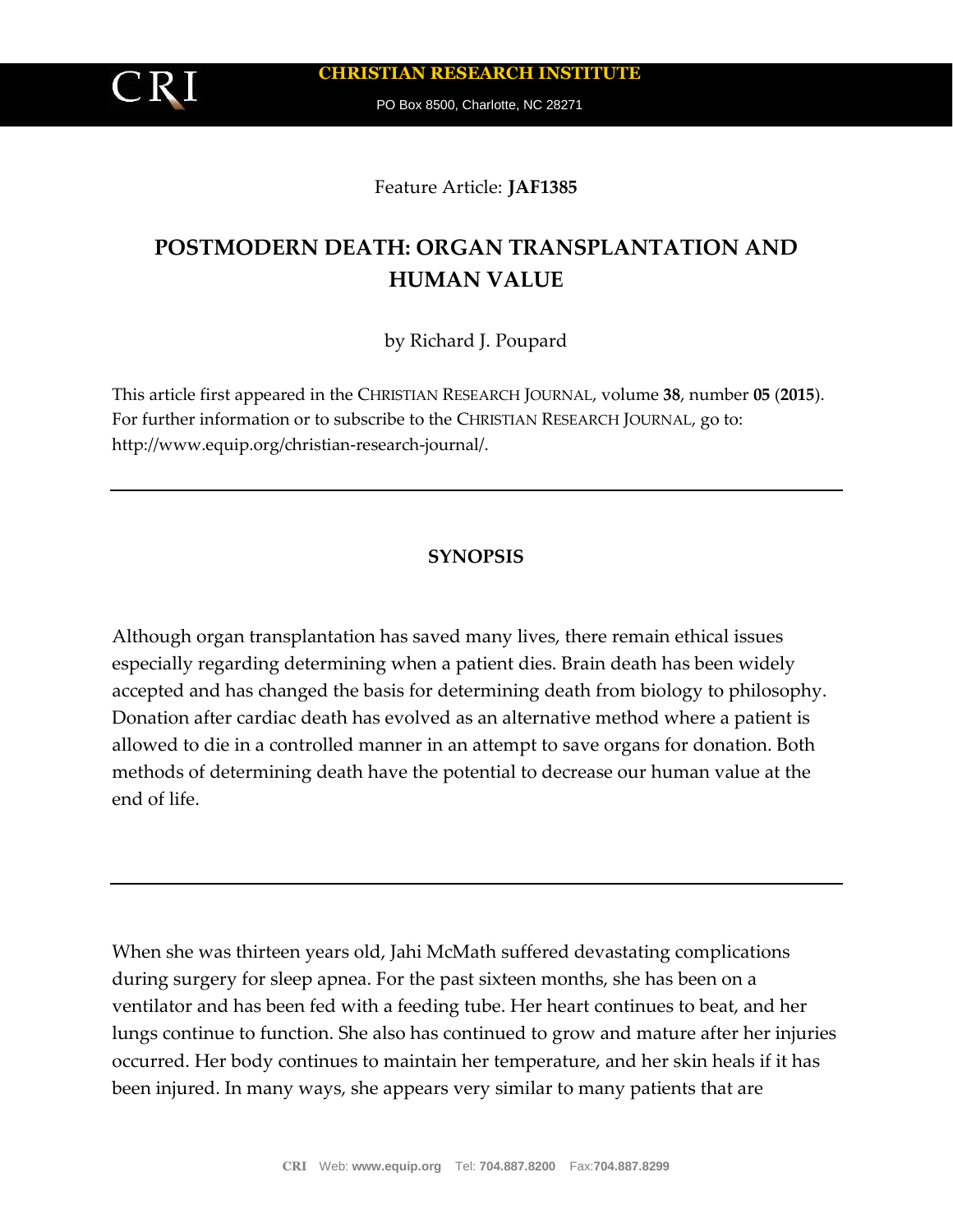currently being treated in intensive care units around the country. However, there is one very important difference.

# She is legally dead.

Jahi was declared legally brain dead shortly after injuries she sustained during her surgery. The hospital sent out a letter to her family expressing sorrow at her death,<sup>1</sup> and medical experts predicted that her organs were going to deteriorate quickly.<sup>2</sup> There was a certificate of death issued, and Jahi's family could legally donate her organs. Sadly, the hospital fought to remove Jahi from her life support, arguing that they had no obligation to treat a human corpse. She was transferred to a different facility, and her family continue to care for her. As of the time of this writing, her family has taken the unprecedented step to petition the court to rescind the initial certificate of death. Now seventeen months after her surgery, a judge will determine whether or not Jahi is a living human being.

Organ donation and transplantation has been one of the most successful medical advancements in the past century. When challenged with a widely accepted technology that has saved so many lives, we may be tempted to endorse it without reservation. In fact, one may argue that as followers of Christ, we should be at the forefront of volunteering our organs for the life of another human being when we are no longer in need of them.

Stories like Jahi's remind us that for all of the good that has resulted from transplantation, serious ethical questions still remain. Most of these issues revolve around the concept of human death. From the very beginning of organ donation and transplantation, physicians have been following the "dead-donor" rule. Organs that are essential to life would not be removed until the donor was no longer living. An organ donor is generally defined via two methods of pronouncing death: *brain-dead donors* and *nonbeating heart donors*. There are persistent ethical questions regarding both methods of organ donation, and we should soberly assess the impact that organ donation has on the perceived value of human life and death.

Death has for millennia been understood to occur when the biological body that we possess ceases to function. This traditionally has been confirmed by the permanent cessation of heart and lung function. The problem with this definition today is that waiting until a human being fits the criteria for biological death excludes many organs that could otherwise be donated. Most organs deteriorate very quickly when the heart and lungs cease to function, so physicians have sought a way to procure organs before they degrade. The ideal scenario is to keep the organs healthy right up until they are removed. One way to accomplish this and still hold to the dead-donor rule was simply to redefine what it means to actually die, thus the advent of brain death.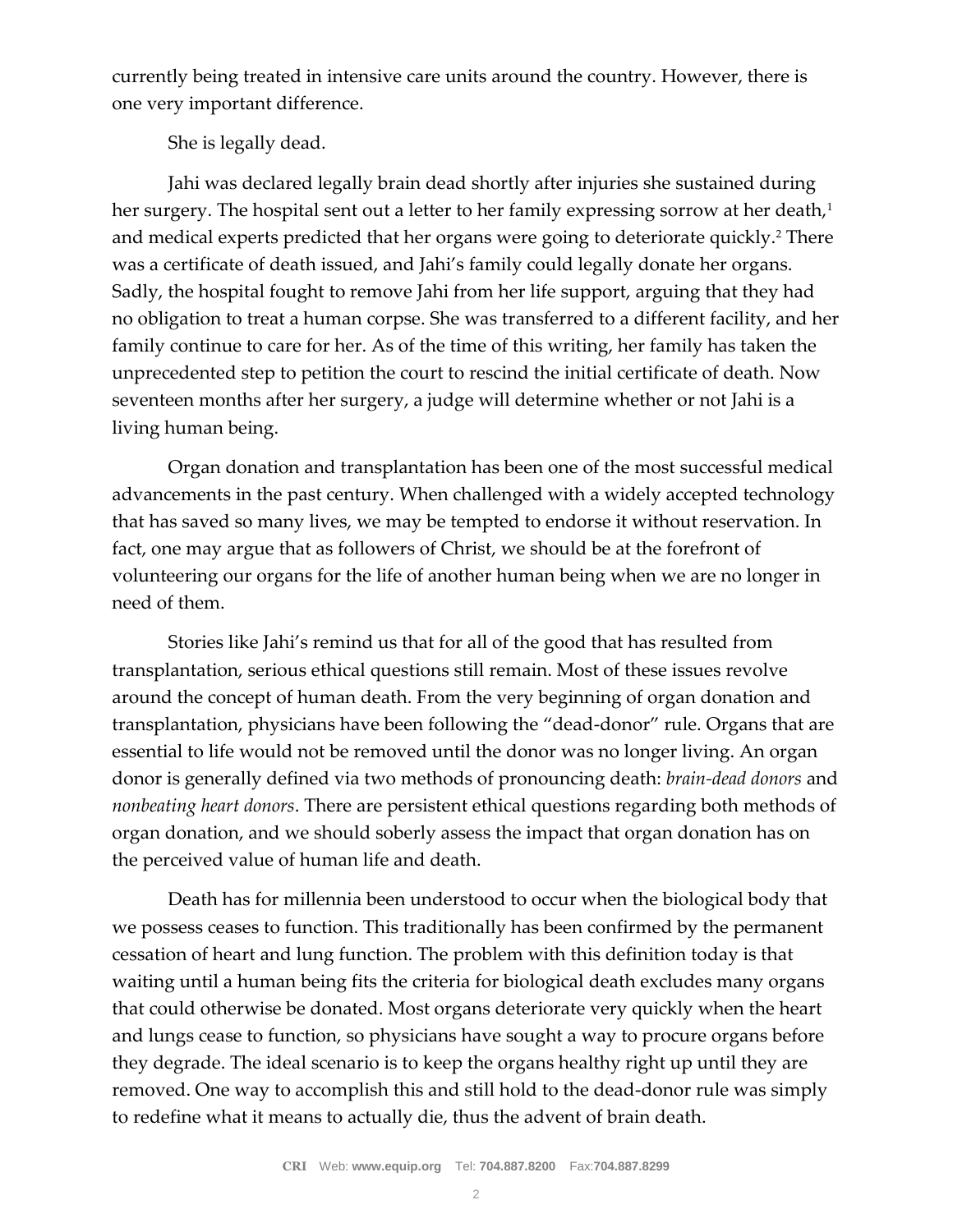## **A Brief History of Brain Death**

Telling the difference between a human being that is alive and one that is dead was relatively uncontroversial for many, many years. However, that changed with a committee of thirteen men in 1968. The Harvard Ad Hoc Committee recognized new criteria in which the medical community could declare a human being in an "irreversible coma" and thus could ethically remove life support and harvest organs for donation.<sup>3</sup> The goal was to find straightforward ways to determine that the entire brain was irreversibly nonfunctional.

The concept of brain death has been revised a number of times since then; the criteria for determining brain death has steadily become less stringent. For example, a flat electroencephalogram is no longer needed to confirm a patient lacks brain activity. Furthermore, complex-spontaneous movement no longer precludes a diagnosis of brain death.<sup>4</sup> Unlike death itself, the criteria for determining it is far from permanent and continues to evolve.

## **BRAIN DEATH ETHICS**

Although brain death has been widely accepted by both the medical establishment and the public, there remain a number of concerns and ethical issues concerning both the philosophy and practice of declaring a human being brain dead. A full examination of all of these controversies is beyond the scope of this article, but as followers of Christ, we should be aware of these issues before we consider volunteering for organ donation. We should also note the effect that the general acceptance of brain death has had on how we perceive human value.

#### B**iology or Philosophy: How Should We Determine Death?**

The introduction of brain death criteria changed the definition of death from a biological standard to a philosophical one. Both the original Harvard committee as well as the Universal Determination of Death Act (UDDA) in 1981 justified whole brain death as occurring because a brain dead individual lacked the integrated functioning of an alive human being.<sup>5</sup> In other words, the brain integrated the function of the organism to the point that, without it, you merely have a collection of living human tissues. This concept was challenged when Dr. Alan Shewmon demonstrated a large number of integrated functions that many brain dead individuals continue to perform even if their brain ceases to function.<sup>6</sup>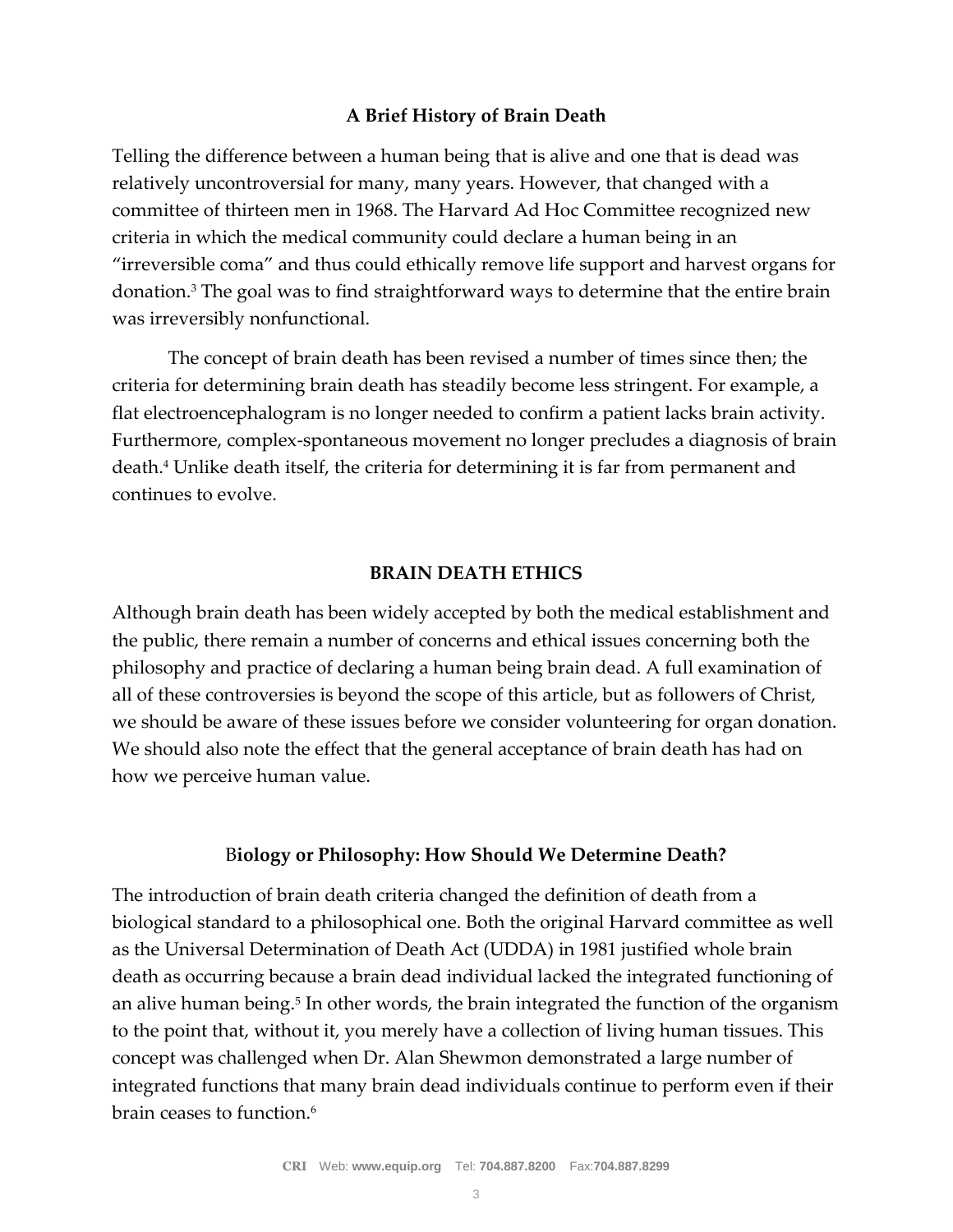More recently, in 2008, President Bush's bioethics committee published a white paper attempting to clarify some of the issues surrounding brain death.7 They acknowledged that somatic integration failed as an adequate philosophical justification for death. Instead, they proposed a new one: a brain dead human lacks the ability to perform the "essential work" of an organism. The paper states, "Total brain failure can continue to serve as a criterion for declaring death—not because it necessarily indicates complete loss of integrated somatic functioning, but because it is a sign that this organism can no longer engage in the essential work that defines living things."<sup>8</sup>

The notion that the entire philosophical underpinning supporting brain death can change over time is bewildering. If we justified brain death by claiming that an individual no longer has integrated functioning, and then it was demonstrated that he or she actually did, one would expect that we would rethink the entire theory of brain death.

Instead, we kept the same definition and simply found a different philosophical way supposedly to justify it. It is important to remember that we are discussing a decision that impacts the life and death of a human being. Death is itself final and unchangeable, but the same cannot be stated about the philosophical foundation used to declare it.

The philosophical term "essential work" is also quite troubling. Clearly, this is a functional definition: human beings cease to be organisms when they lose enough capabilities that they no longer can perform essential work. Who decides which functions add up to essential work? The spontaneous abilities to breathe and to retain brain stem reflexes are included in essential work. Conversely, the ability to fight infection, heal wounds, or gestate and deliver a live human child are not considered characteristics that demonstrate that a human being is alive. Believe it or not, brain death criteria allows it to be possible to be both dead and a pregnant mother at the exact same time.

# **Dead and Delivering**

As of 2012, there have been twenty-two published reports of brain dead mothers supporting and delivering (via Caesarian section) live human infants. Twenty of these children survived with no remarkable complications. A more recent report revealed that one mother gestated her child for 110 days after she was declared brain dead.<sup>9</sup> A mother in Grand Rapids, Michigan, even carried twins for a month after she was declared brain dead from a catastrophic aneurism, eventually delivering twin boys. It should be noted that the mothers in each of these cases had no legal rights or standing, as fitting for someone who is dead. After being declared dead, supported with life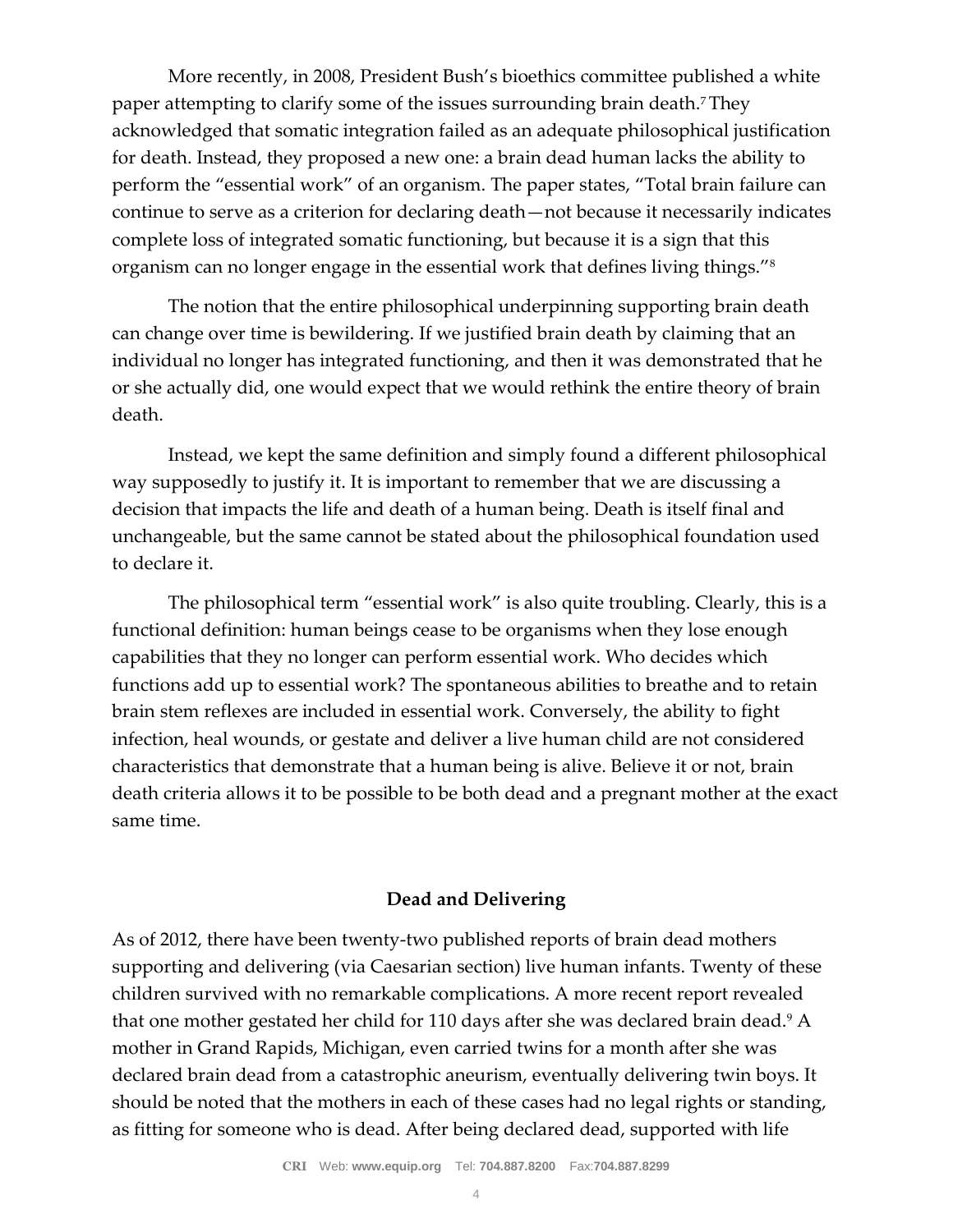support, and gestating a baby for weeks or months, many of these women have one final surgery to donate their organs to others.

#### **Pressure to Harvest**

As previously stated, the criteria for declaring brain death has become less stringent over time. This is cause for concern in and of itself; but it also appears that when declaring death, many physicians feel comfortable being even more liberal than what the standards allow. In an editorial in the journal *Nature*, the authors admit that physicians "know that when they declare that someone on life support is dead, they are usually obeying the spirit, but not the letter, of the law."<sup>10</sup> With such a large gap between available organs and those who desire them, there is pressure on physicians to treat those who are almost dead as if they were actually dead.

There have also been multiple reports of misdiagnosis. Zack Dunlap was a twenty-one-year-old who suffered severe head trauma during a vehicular accident. A scan showed no blood flow to his brain, and he was pronounced dead. On his license he had requested to be an organ donor, and his body was supported as the transplant team was called. As the transplant team was en route to the hospital via helicopter, Zack's family thought they saw him move. A nurse first explained that it was just a primitive reflex, but then he clearly moved purposefully in response to a painful stimuli. Zack regained consciousness five days later, and returned home forty-eight days after the accident, able to walk and speak.<sup>11</sup> As author Dick Teresi puts it, "I trust my doctor with my life. I'm just not sure that I trust her with my death."<sup>12</sup>

#### **Intrinsic Value**

The majority of organ donations that have occurred have come from patients that have been declared brain dead. However noble the intentions of those involved in developing and implementing these criteria as well as the public acceptance of them, the ethical questions have not gone away. The transition from determining death from biology to philosophy based on characteristics of functioning should give us pause. If we as human beings are intrinsically valuable based on the one whose image we bear, we should question being declared dead merely because we lack certain subjectively chosen functions, or because we have lost the theoretical philosophical concept of personhood. There has been another more recent development in organ donation over the past few decades, and at first glance this change may appear to be a positive one.

Although brain death criteria have been well accepted, there has been one unforeseen problem with them. Due to better seat belt use, bicycle helmets, and the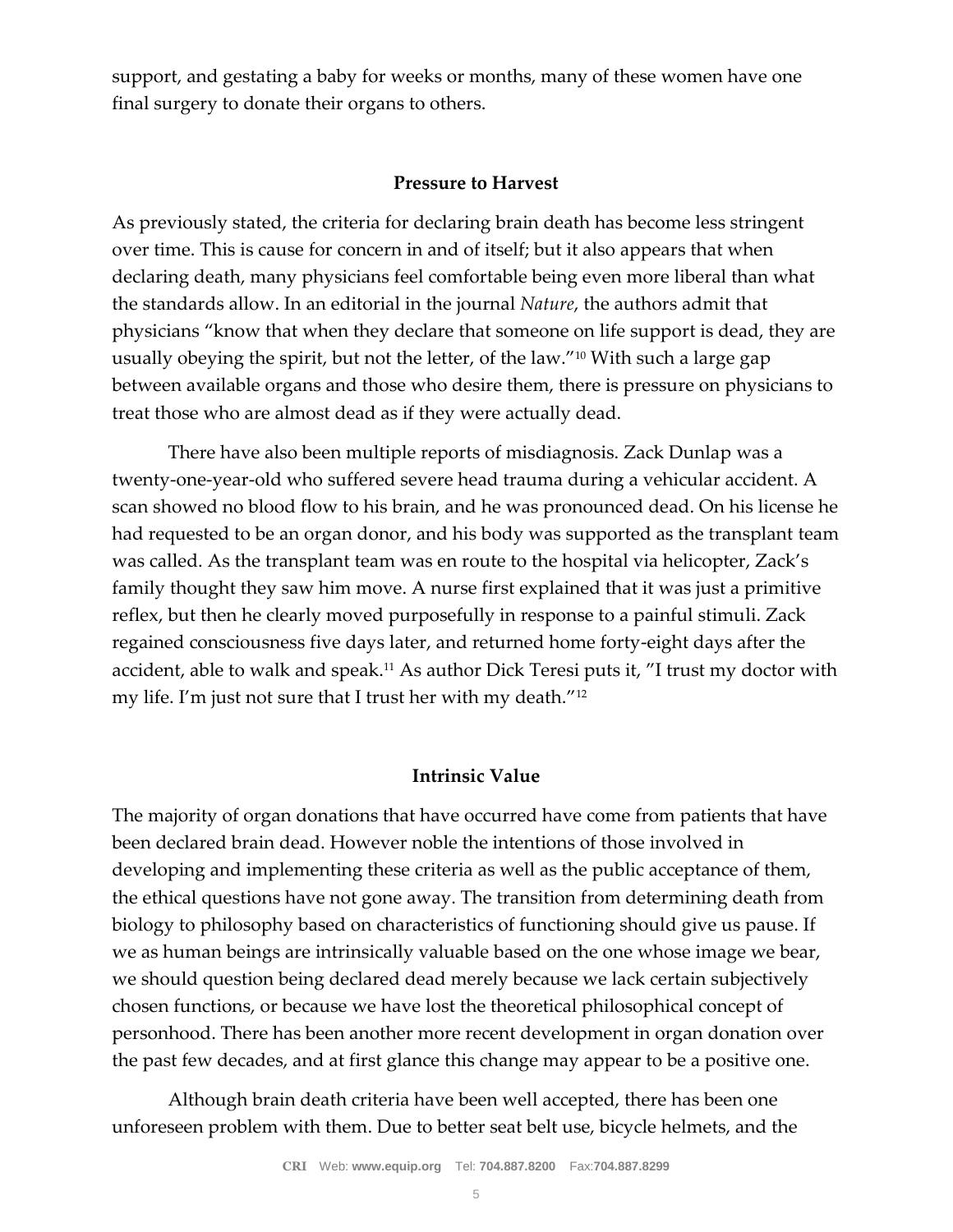general decrease in violent crime, there have been a lower number of patients suffering the type of catastrophic brain trauma that has traditionally resulted in brain death.<sup>13</sup> As a result, there has been a return to declaring death the old-fashioned way—but in a much more controlled manner.

#### **NONBEATING HEART DONATION**

A patient who suffers a severe neurologic injury but does not meet the criteria for brain death can now have his or her organs donated via a newer protocol. If someone has irreversible injuries and is being kept alive by artificial means, organs can be donated even if there is brain activity. This is called donation after cardiac death (DCD). The patient is brought to the operating room where a surgical transplant team awaits. The breathing tube keeping the patient alive is removed, and the patient's heart is closely monitored while the medical team waits for it to stop. If the heart stops within one hour of removing the breathing tube, they wait an additional five minutes, and then declare the patient dead. The surgical team then springs into action. Although the lack of oxygen renders the lungs and heart unusable for donation, other organs can successfully be harvested in this manner.

## **Ethics Redux**

Awkwardly, there are many times the "not dead yet" patient refuses to cooperate. The heart has its own internal pacemaker, and it sometimes takes longer than one hour to stop beating when deprived of oxygen. If this occurs, then the organs are deprived of oxygen for too long and are useless for donation. The patient is then brought back to the intensive care unit not to be revived, but to await death. There also is unease about the amount of time that the heart is stopped before death is declared. The time of five minutes was chosen because the heart can occasionally spontaneously restart itself. Five minutes was arbitrarily selected as a time in which the heart stoppage was deemed irreversible.<sup>14</sup> However, some transplant physicians have attempted to shorten that interval.

In Colorado, there was a published report about an attempt to use the nonbeating heart protocol on a child donor in order to transplant a young heart. They first shortened the time to wait from five minutes to three minutes. When that was unsuccessful, the hospital ethics committee allowed them to attempt a harvest merely seventy-five seconds after the heart stopped beating.<sup>15</sup> This attempt was successful, but many have questioned whether the donor's heart could have restarted in such a short time.<sup>16</sup>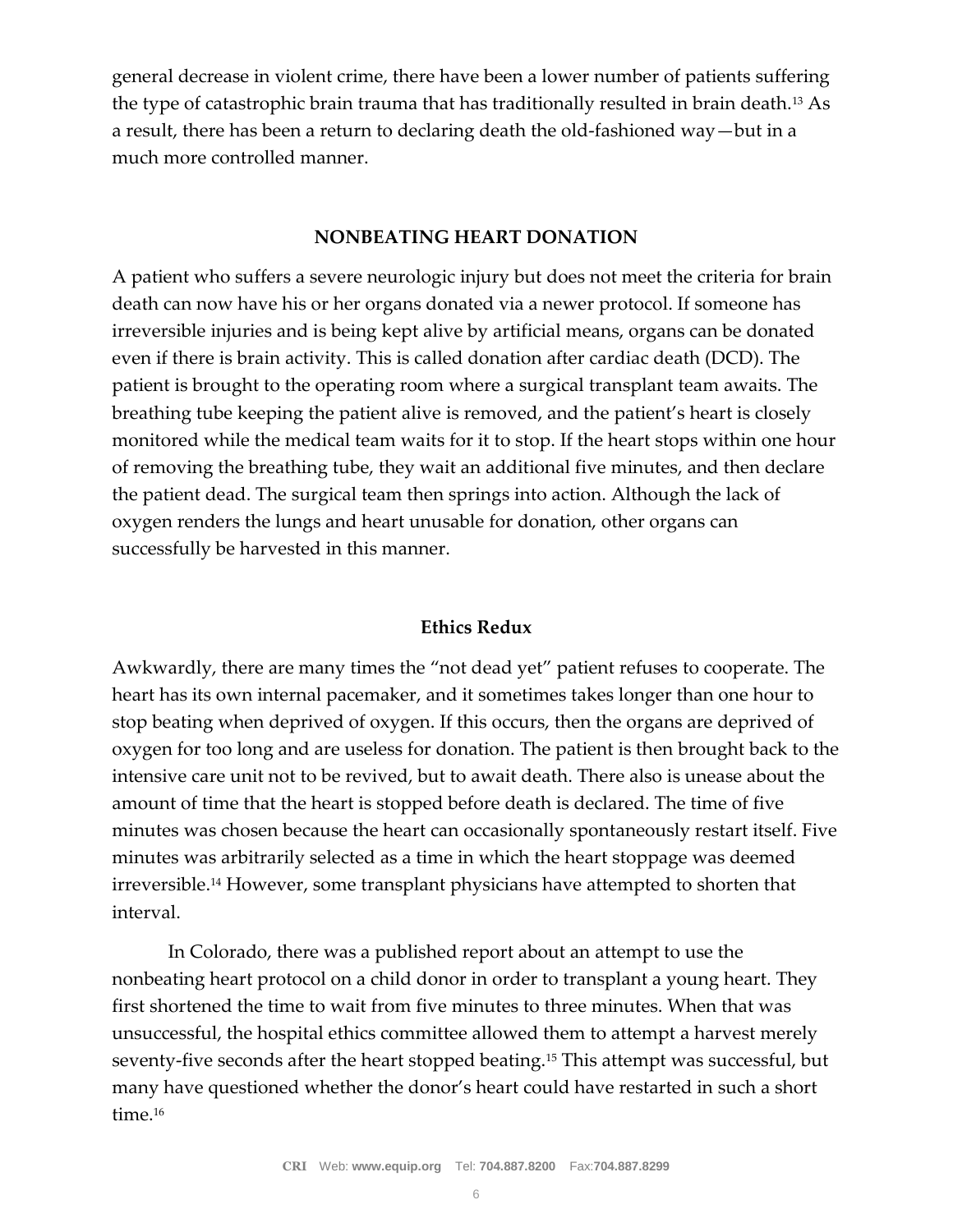This attempt to control the time and means of death in order to harvest organs directly goes against how physicians treat patients in every other situation. As one doctor involved in the DCD protocol stated, "In this situation we have to do everything we have been taught not to do. We stop everything until the patient dies."<sup>17</sup> Once the patient is dead, a huge flurry of medical interventions is then performed.

With DCD, we are controlling the manner in which the profoundly disabled die in an attempt to use their organs. Even if that concept is morally sound, the potential for abuse in the future is greatly concerning. Human beings should be recognized as having value regardless of their abilities. We risk further degrading that concept when we choose which individuals we allow to die potentially to benefit others. Our culture continues to value human beings for what they can do as opposed to for what they are. It is easy to imagine a future where efforts to treat profoundly disabled patients focus not on the patients themselves but on their value for spare parts for another. This may seem severe, but have we not already begun an attitudinal shift in that direction?

## **The Gift of Life or Compulsory Donation?**

We have always considered organ donation a voluntary gift that one individual can make for the benefit of another. However, the growing disparity between available organs and sick individuals that desire them can foster an attitude of entitlement among the needy. The language used by transplant advocacy groups can encourage this. For example, the American Transplant Association states on their website, "On average, 21 people die every day from the lack of available organs for transplant."<sup>18</sup> Unfortunately, many people die every day from a variety of illnesses, including a number of cases of organ failure. However, no one actually dies as a result of someone else not donating their organs. No one has the right to expect the parts of another person's body if he or she becomes sick.

We have already started to modify our views on donation. Many countries no longer wait for someone to sign a donor card to qualify as an organ donor. In many countries, there is a presumptive consent to organ donation, which means that unless a patient specifically "opts out," it is assumed that they consent to donating their organs.<sup>19</sup> In the United States, the District of Columbia allows hospitals to prepare a patient to be an organ donor even before the family gives consent. Roger Evans from the Mayo Clinic once quipped, "When people refuse to donate, depriving individuals of organs that could save their lives, maybe we should consider that a homicidal act."<sup>20</sup> Right now, mandatory organ donation from "almost but not quite dead" bodies are found in the stories of many popular dystopian novels.<sup>21</sup> The fact that we seem to be heading in that direction should be alarming.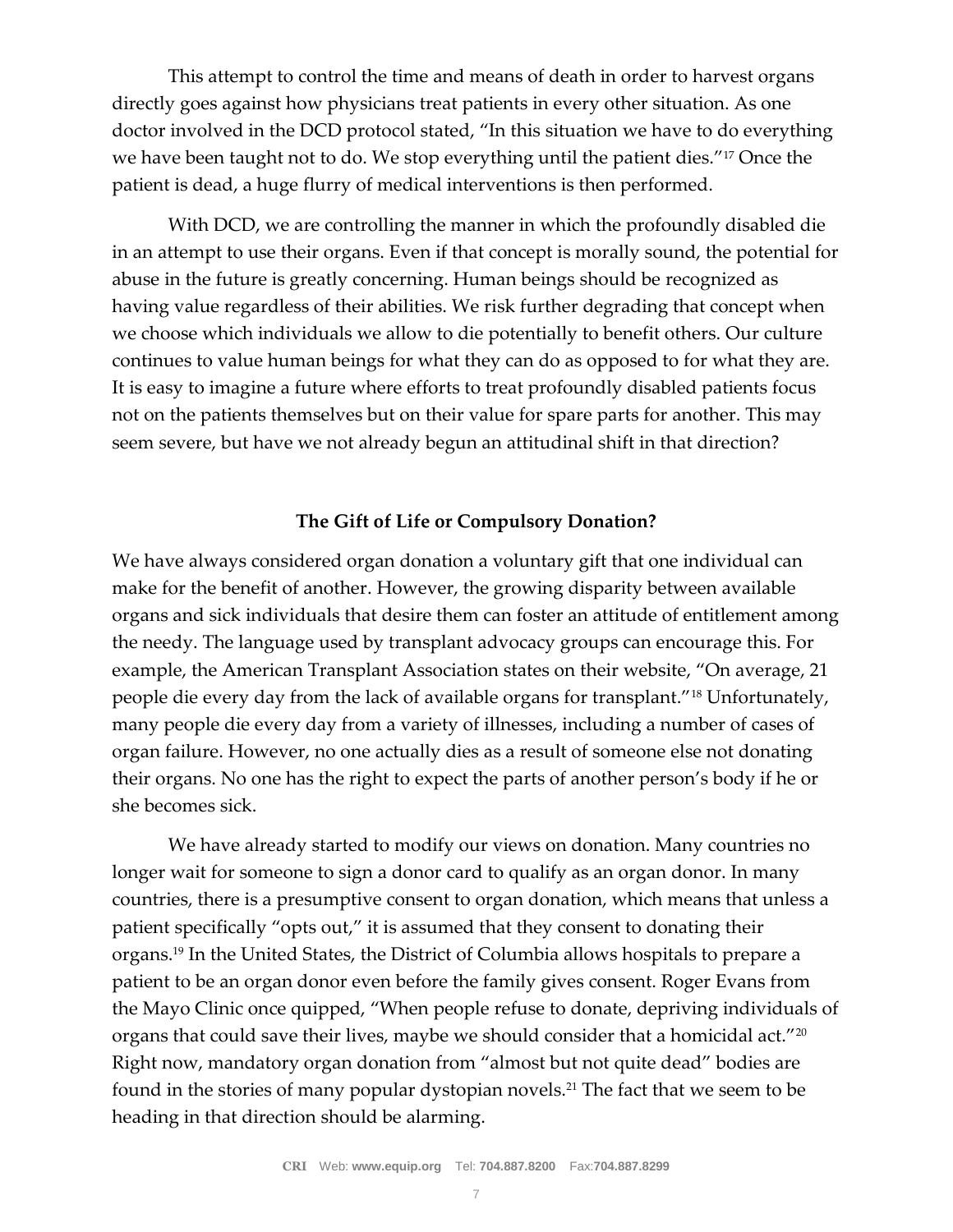## **From Legal Fiction to Real Truth**

The discussion of organ donation from a Christian ethical standpoint is quite challenging. On one hand, there is so much good that has resulted from this technology. Young patients are living full lives because of these life-saving techniques. How do you look at a child who would have lost her parent if not for a transplantation and not be moved? I will admit to a certain trepidation in exploring this topic.

Yet as followers of Christ we need to be committed to truth. Many scholars are now recognizing the truth about brain death—that it is a legal fiction that exists in order to justify organ donation and still satisfy the dead-donor ethical standard.<sup>22</sup> Robert Truog recommends that we treat brain death as we treat someone who is "legally blind." We know that they have some sight, but from a legal standpoint, they are blind enough to have lost the ability to be recognized as sighted. He sees death in a similar fashion: "While not biologically dead, their profound degree of neurological impairment has led to the view that, for all legal purposes, they can be treated as if they are dead."<sup>23</sup> Should we be taking organs from human beings that we know are merely "almost dead"?

Perhaps we need to consider a new ethic that allows one to provide the gift of organ donation to others without having to follow the legal fiction of brain death or be subjected to the chaotically "controlled" death of a DCD. It would be ideal that at the end of life, our intrinsic value would still be weighed heavily, and we would not be valued merely for our parts. We should not have to pretend to "play dead" to accomplish this.

Even if our intentions are noble, and much good has resulted from organ donation, the present practice of organ donation and harvest has questionable protection for the value of life for donors. We are valuable because we are made in the image of our Creator, and we do not lose that value when we are unable to perform tasks or function at a certain level. Using the profoundly disabled patient as a merely instrumentally valuable spare parts dispenser is something that we can never allow. We may not be there yet, but it is wise to be vigilant and concerned to ensure that it never happens.

**Richard J. Poupard**, MD, is a board certified oral and maxillofacial surgeon practicing in Midland, Michigan. He also has an MA in apologetics from Biola University and is a speaker for Life Training Institute.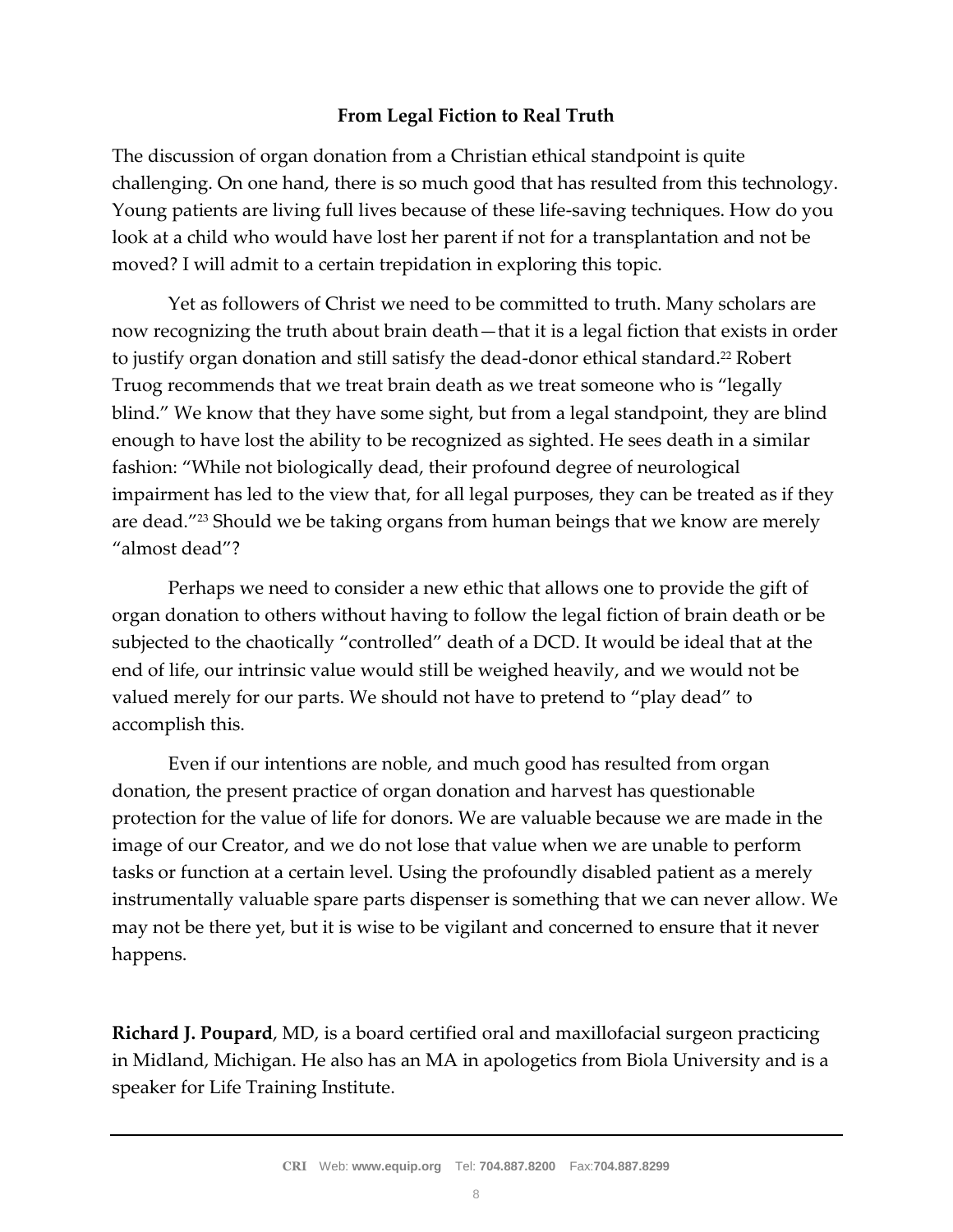#### **NOTES**

- 1 Doug Strauss, "Jahi McMath: Statement of Children's Hospital Oakland," *San Jose Mercury News*, December 29, 2014.
- 2 David DeBolt, "Jahi McMath: Medical Experts Say Organ Failure Inevitable," *San Jose Mercury News*, April 29, 2015.
- 3 A definition of irreversible coma. "Report of the Ad Hoc Committee of the Harvard Medical School to Examine the Definition of Brain Death," *Journal of the American Medical Association* 205, 6 (1968): 337– 40.
- 4 L. Docemici et al., "Frequency of Spinal Reflex Movements in Brain-dead Patients," *Transplantation Proceedings* 36, 1 (January–February, 2004): 17–19.
- 5 J. Verheijde et al., "Brain Death, States of Impaired Consciousness, and Physician-Assisted Death for End-of-Life Organ Donation and Transplantation," *Medicine, Health Care, and Philosophy* 12, 4 (November 2009): 409–21.
- 6 D. A. Shewmon, "Chronic 'Brain Death': Meta-Analysis and Conceptual Consequences," *Neurology* 51, 6 (1998): 1538–45.
- 7 *Controversies in the Determination of Death: A White Paper of the President's Council on Bioethics* (Washington, D.C.: President's Council on Bioethics, 2008).
- 8 Ibid.
- 9 A. Said et al., "A Brain-Dead Pregnant Woman with Prolonged Somatic Support and Successful Neonatal Outcome: A Grand Rounds Case with a Detailed Review of Literature and Ethical Considerations," *International Journal of Critical Injury and Injury Science* 3, 3 (July–September 2013): 220–24.
- 10 Delimiting Death," *Nature* 461.7264 (2009): 570.
- 11 Mike Celizic, "Pronounced Dead, Man Takes 'Miraculous' Turn," Today News, http://www.today.com/news/pronounced-dead-man-takes-miraculous-turn-2D80555113.
- 12 Dick Teresi, *The Undead: Organ Harvesting, the Ice-Water Test, Beating-Heart Cadavers: How Medicine Is Blurring the Line between Life and Death* (New York: Pantheon, 2012), 49.
- 13 D. Sanghavi, "A New Approach to Organ Donation," *The New York Times Magazine*, December 20, 2009.
- 14 Ibid.
- 15 B. Bouchek et al., "Pediatric Heart Transplantation after Declaration of Cardiocirculatory Death," *New England Journal of Medicine* 359 (2008): 709–14.
- 16 J. Bernat, "The Boundaries of Organ Donation after Circulatory Death," *New England Journal of Medicine* 2008 (2008): 669–71.
- 17 Teresi, *The Undead*, 251.
- 18 http://www.americantransplantfoundation.org/about-transplant/facts-and-myths/.
- 19 I. Kennedy et al., "The Case for 'Presumed Consent' in Organ Donation," *The Lancet* 351.9116 (1998): 1650–52.
- 20 R. Weiss, "Organ Demand Forces Dilemmas," *Washington Post* A01 (November 24, 1997).
- 21 The popularity of Neil Shusterman's Unwind series is an example of this shift in thinking.
- 22 Seema K. Shah, "Piercing the Veil: The Limits of Brain Death as a Legal Fiction," *University of Michigan Journal of Law Reform* 48 (2015), 301; available at http://repository.law.umich.edu/mjlr/vol48/iss2/1.